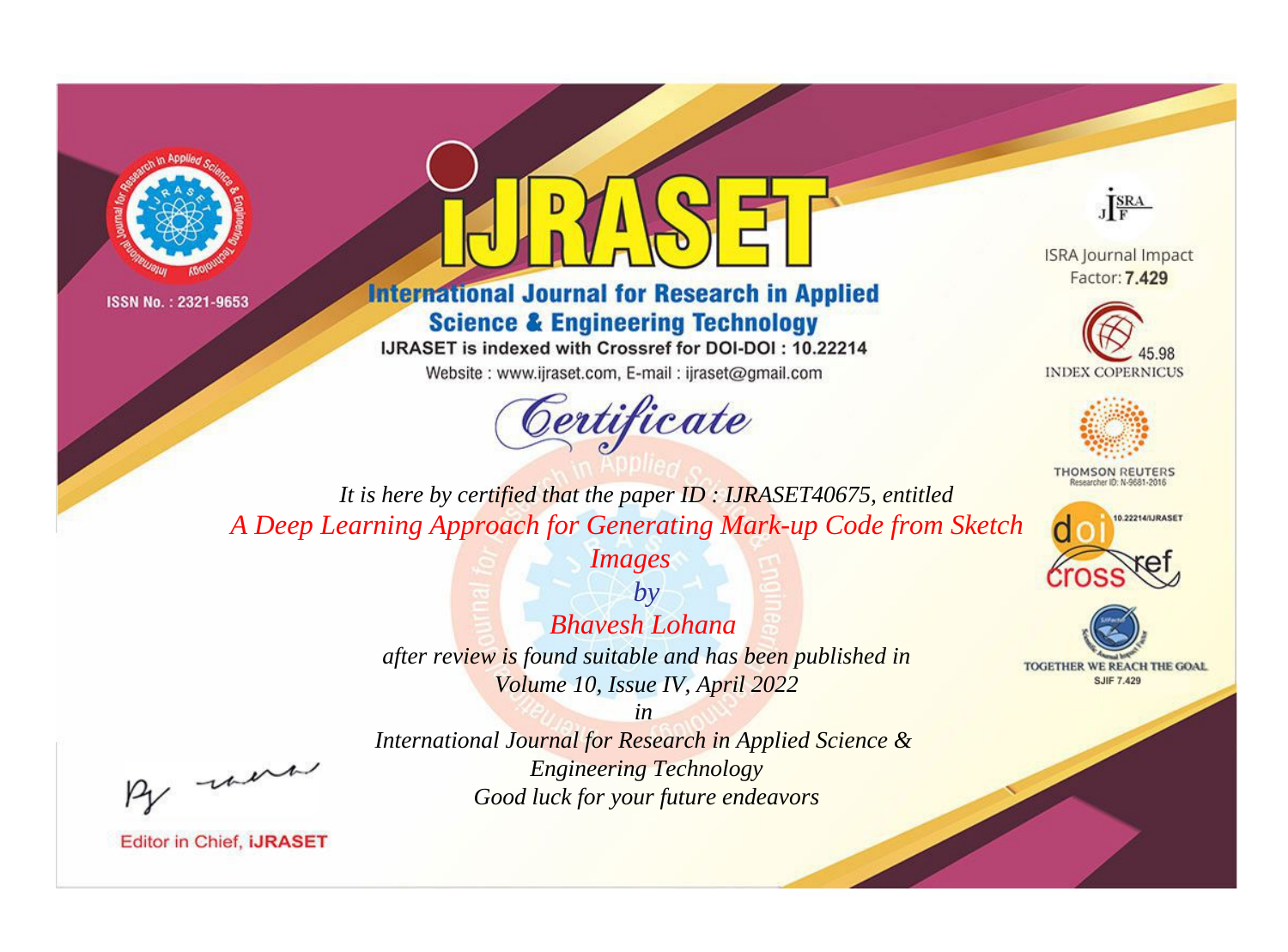



**International Journal for Research in Applied Science & Engineering Technology** 

IJRASET is indexed with Crossref for DOI-DOI: 10.22214

Website: www.ijraset.com, E-mail: ijraset@gmail.com



JERA

**ISRA Journal Impact** Factor: 7.429





**THOMSON REUTERS** 



TOGETHER WE REACH THE GOAL **SJIF 7.429** 

It is here by certified that the paper ID: IJRASET40675, entitled A Deep Learning Approach for Generating Mark-up Code from Sketch

*Images* 

 $b\nu$ Muskan Tanna after review is found suitable and has been published in Volume 10, Issue IV, April 2022

 $in$ International Journal for Research in Applied Science & **Engineering Technology** Good luck for your future endeavors

-were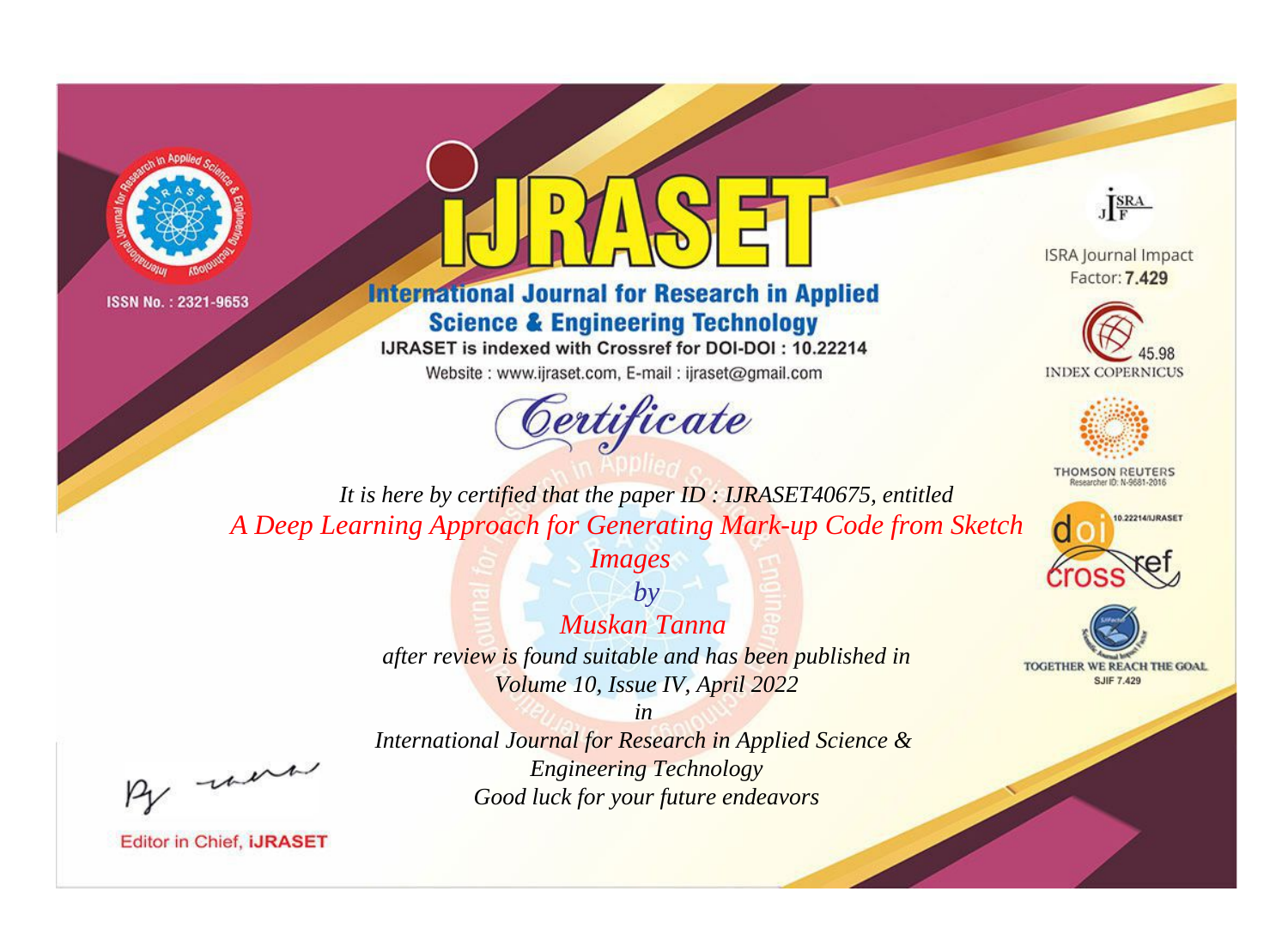



## **International Journal for Research in Applied Science & Engineering Technology**

IJRASET is indexed with Crossref for DOI-DOI: 10.22214

Website: www.ijraset.com, E-mail: ijraset@gmail.com



JERA

**ISRA Journal Impact** Factor: 7.429





**THOMSON REUTERS** 



TOGETHER WE REACH THE GOAL **SJIF 7.429** 

It is here by certified that the paper ID: IJRASET40675, entitled A Deep Learning Approach for Generating Mark-up Code from Sketch

*Images* 

 $b\nu$ Gautam Pamnani after review is found suitable and has been published in Volume 10, Issue IV, April 2022

 $in$ 

were

International Journal for Research in Applied Science & **Engineering Technology** Good luck for your future endeavors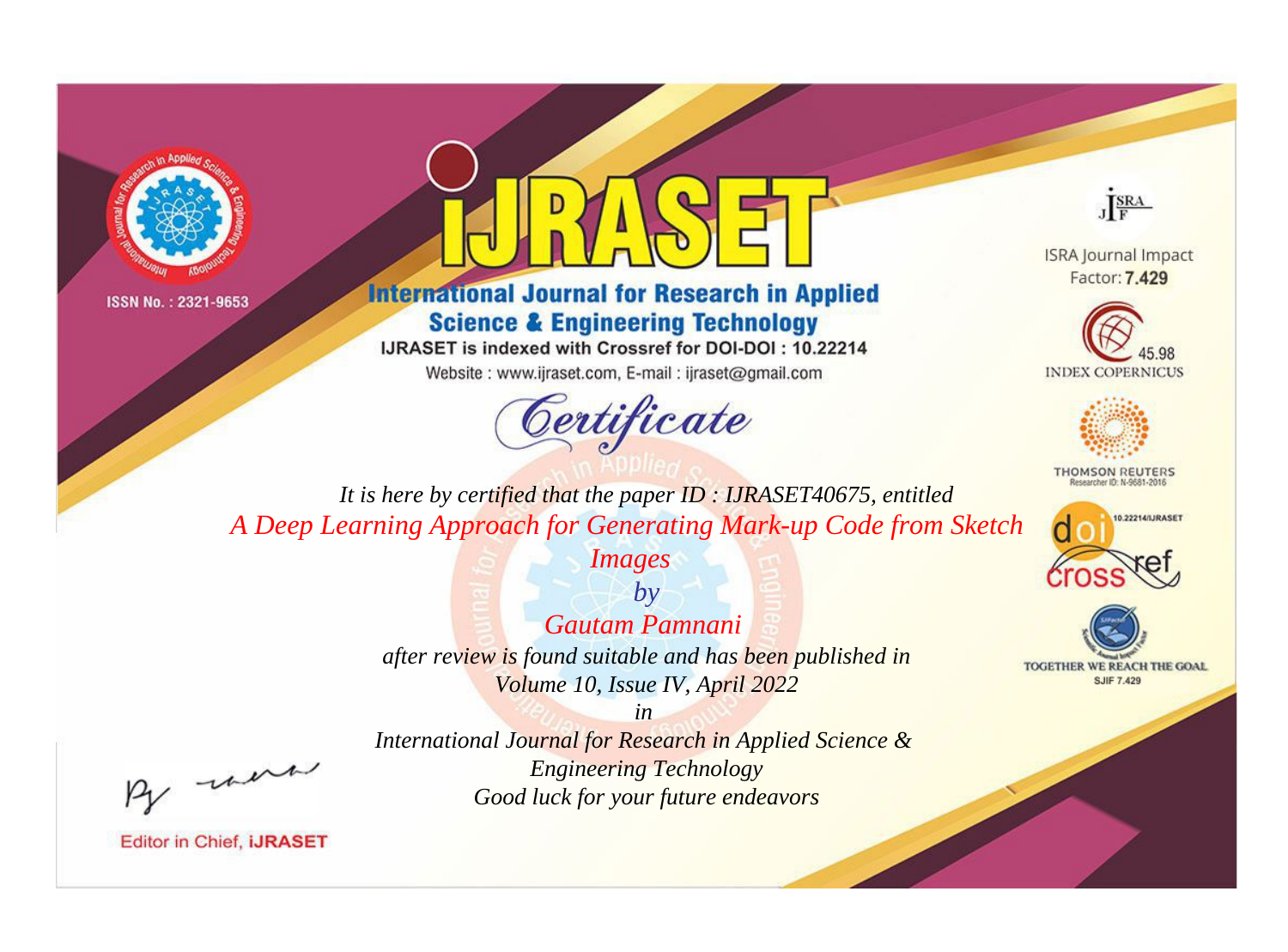



## **International Journal for Research in Applied Science & Engineering Technology**

IJRASET is indexed with Crossref for DOI-DOI: 10.22214

Website: www.ijraset.com, E-mail: ijraset@gmail.com





**ISRA Journal Impact** Factor: 7.429





**THOMSON REUTERS** 



TOGETHER WE REACH THE GOAL **SJIF 7.429** 

*It is here by certified that the paper ID : IJRASET40675, entitled A Deep Learning Approach for Generating Mark-up Code from Sketch* 

*Images*

*by Tanish Sahijwani after review is found suitable and has been published in Volume 10, Issue IV, April 2022*

*in* 

, un

*International Journal for Research in Applied Science & Engineering Technology Good luck for your future endeavors*